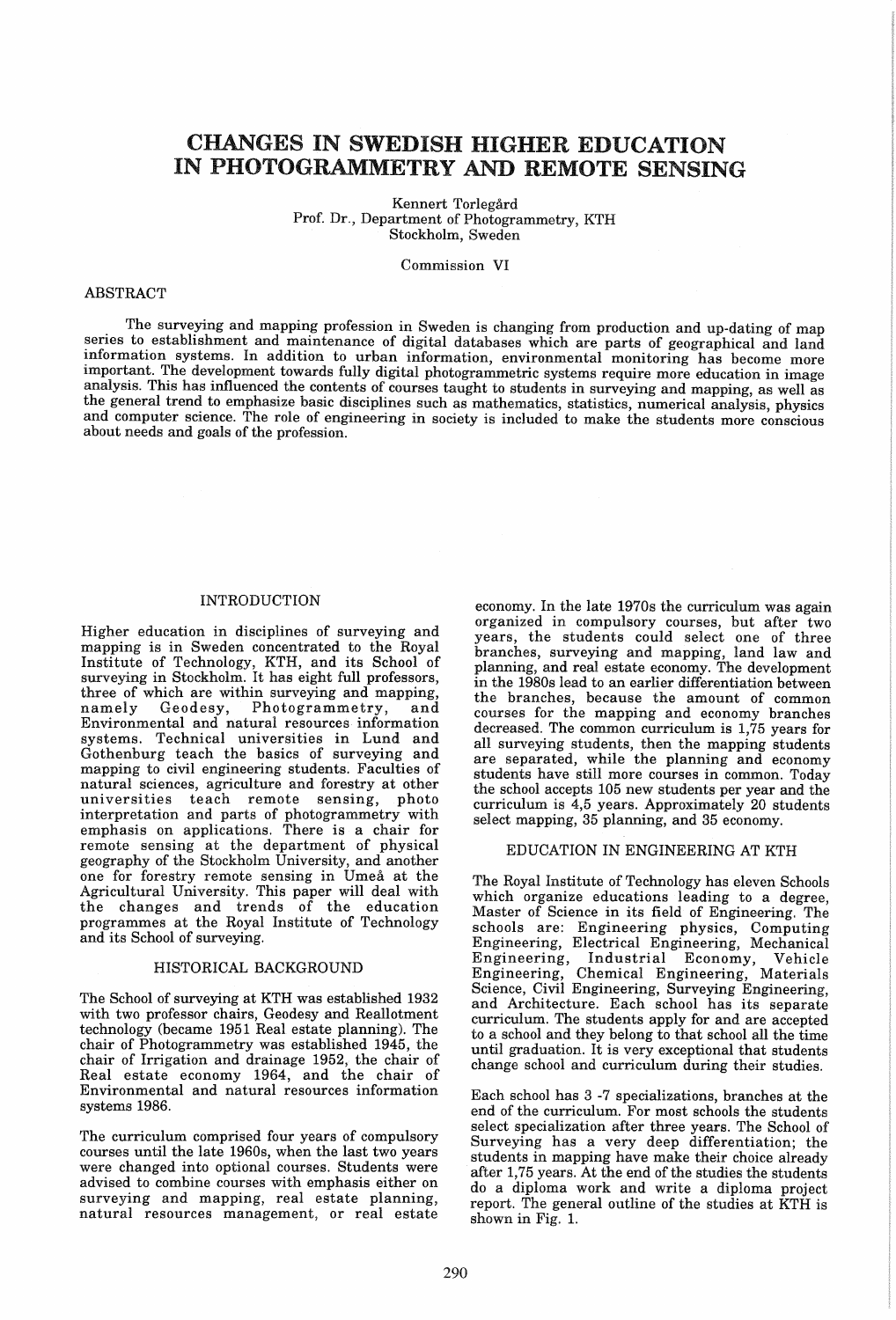

Fig. 1. General Outline of the present Master of Science in Engineering Curriculae at KTH. The horizontal lines divide the students into groups following the same curriculae.

In the first and second year emphasis is put on mathematics, mathematical statistics, numerical<br>analysis, computing, informatics, physics, computing, informatics, physics, mechanics, but basic courses in engineering and applications are also given, so as to introduce the students into the subjects of their future selectives (branches). It is typical that each school has designed their own contents of courses in mathematics, calculus, etc. The teaching is given by the departments of mathematics, physics, numerical analysis, mechanics. The boards of the schools decide the compositions of the curriculae, budgets, and general policy. The schools "buy" teaching from the departments, which "deliver" the services according to the specifications.

The system of "buying" and "selling" teaching has lead to a situation where e.g. the departments of mathematics and physics teach several different courses with almost the same contents to different schools. It is realized that teaching the fundamentals of sciences and mathematics could be done more cost-effective and with a better quality if students from several schools followed the same courses.

There has also been a clear tendency that the boards of the schools have favoured their own departments, i.e. they prefer to include more courses from applied disciplines in the curriculum, rather than buying courses from departments of other schools. The members of the board represent many different categories: teachers, undergraduate students, PhD students, employees, and external representatives of the profession. No one group can have a majority of votes. In this system, and particularily in Sweden, everybody wants to make everybody happy. Department heads propose new courses, the board says yes, equal distribution of money, etc. leads to a large number of small courses in applied subjects.

Students get a splintered and divided impression of the knowledge communicated to them. There is, however, big variation between the schools in this respect. The School of surveying has been able to avoid splinting the curriculum into too many and too small courses.

## NEW POLICY FOR CURRICULAE AT KTH

We live in a changing society. The development is faster now than before. New needs and problems will present themselves more frequently in the future<br>than today. Industry and government than today. Industry and government representatives talk about life-long continued learning. Universities should teach for competence rather than profession. To meet the future needs and requirements on engineers, KTH has decided a new general structure of curriculae.

The new policy says that emphasis will be on fundamentals, more mathematics, physics and computer science. More about the role of engineering in society, i.e. environmental issues, economy, languages (Swedish is a small language), resources, management. Less of applications, and less of training of professional skills. A few large courses, rather than many small ones.

The new policy will make it possible for the students to change from one school to another, and to select optional courses up to certain number of credit points and include them in their curriculum. The diploma project report will be of higher quality and comparable to a MSc thesis.

The first 1 - 1,5 years of study will be a base program in mathematics and science. There will be only two or three such programs. The next 1-1,5 years will be a base program in a school of engineering. There will be 11 - 12 such programs. The last part of the curriculum is a competence program, which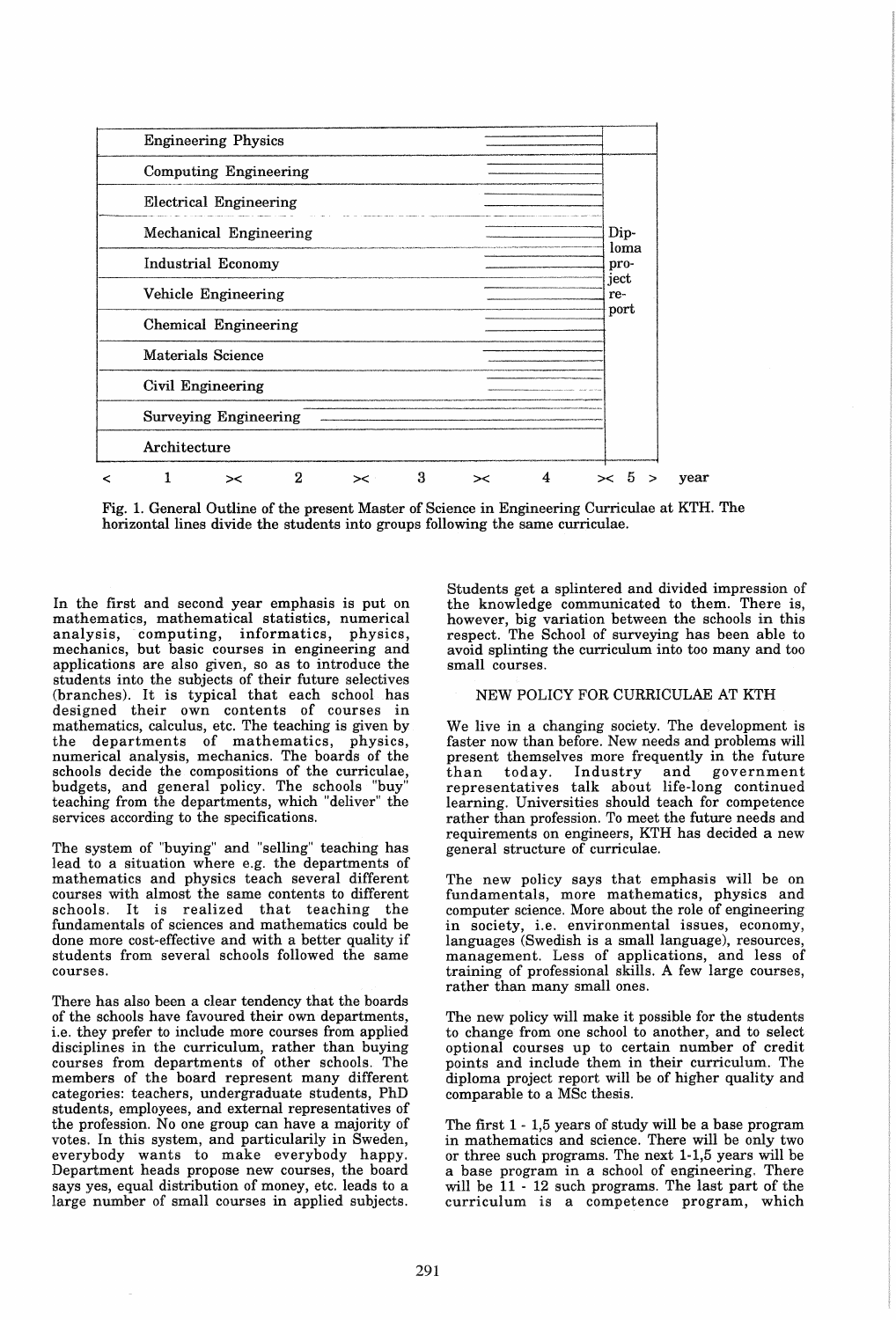

Fig. 2. New structure of curriculae at KTH.

corresponds to today's branches. There will be some 50 such competence programs. They will include a M Sc thesis. With this layout the student makes two choices during the studies: the engineering base, and the competence program. The general outline is illustrated in Fig. 2. The schools of KTH are now planning according to this scheme, which will begin to be applied for the academic year 93/94.

## TODAY'S CURRICULUM IN SURVEYING **ENGINEERING**

The general structure of the curriculum is shown in Fig. 3. Students in surveying engineering has their own classes from the very beginning of the studies. The courses are designed for the surveying students only. Those who select the real estate economy specialization do not study any geodesy, specialization do not study any geodesy, photogrammetry, or cartography at all. Those who select the planning specialization have a first course in these disciplines together with students who select mapping as specialization. The course is called Basic surveying and mapping.

The Swedish high school (gymnasium) has number of branches. The School of surveying at KTH recruites students from four types of gymnasiums: natural science, engineering, economics, and social science. Students from the two latter types have studied less mathematics, physics and chemistry. They are not usually taking mapping as their specialization, if and when they come to KTH's School of surveying. As the background knowledge in mathematics and sciences thus varies very much among the surveying students, not all can follow the same courses in such subjects. This has lead to a situation where the mapping students study basic mathematics and sciences also after the first 1,75 years which are common to all students at the School

of surveying. This explains the math courses in the third year of the curriculum below.

The curriculae of the specializations for real estate planning and for real estate economics have several courses in common also in the third and fourth years. Similarily, students in mapping and in planning can follow the same courses in Applied geology and hydrology , and in Natural resources information systems.

Presently the curriculum for surveying students who specialize on mapping comprises the following courses:

*First year:*  Mathematics I Ecology and geology Basic computing Basic civil engineering Law Land use planning Economics

*Second year:*  Land use planning Numerical analysis Statistics I (At this stage mapping and economy students separate from each other) Basic surveying and mapping Geology, hydrology and limnology (At this stage the mapping and planning students separate from each other) Mathematics II Programming and data base management Photography

*Third year:*  Mathematics III Statistics II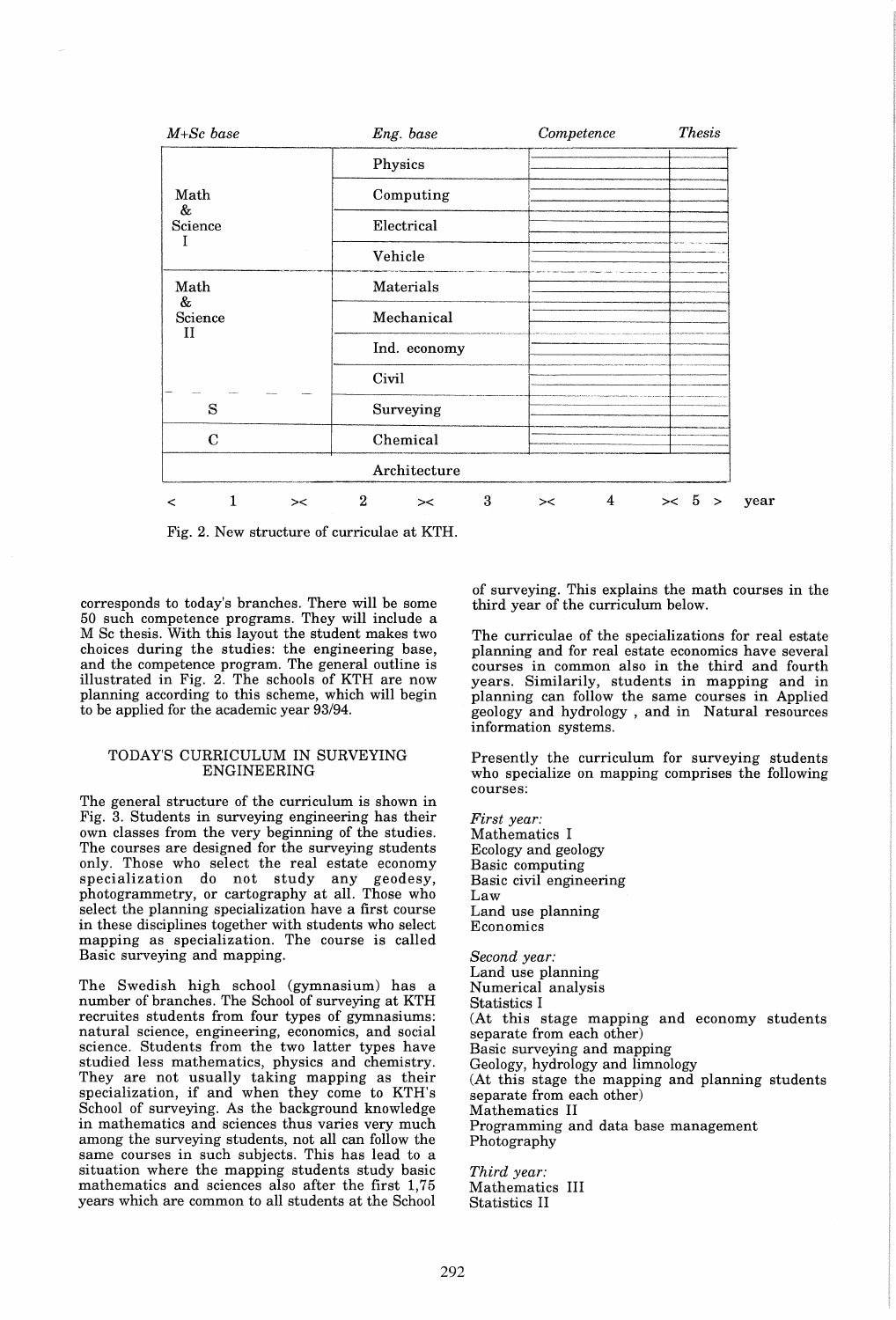



Physics Adjustment of observations Cartography Geodetic surveying Computer-assisted mapping Photogrammetric mapping

*Fourth year:*  Geodetic surveying Advanced geodesy Integrated surveying and mapping Photogrammetric mapping Photogrammetric triangulation and error theory Remote sensing and digital image processing *Two options, either:*  Engineering surveys Geodetic positioning and Non-topographic Photogrammetry *or:*  Natural resources information systems and Applied geology and hydrology

*Fifth year:* Diploma project.

## PROPOSED NEW CURRICULUM IN SURVEYING **ENGINEERING**

The development of photogrammetry and remote sensing towards fully digital methods for acquisition of imagery, analysis, and presentation, and the merging with GIS and spatial data, has made it necessary to review the curriculum of surveying and mapping and the syllabi of courses taught by the department of photogrammetry. This process began more than a year ago, and during this process the new general policy for all curriculae at KTH was decided.

In the first stage of development of a new program the three branches mapping, planning and economy of surveying engineering presented what can be described as optimum for each branch independently of the others. That resulted in a general structure shown in Fig. 4. Already after 1,25 years of study, the students would have to decide to study mapping, or not. The students not taking mapping would study together for 2 full years before they would be separated.

Mter some adjustment of the curriculae in the directions given by the general policy of KTH, the surveying engineering base was increased to one full academic year. See Fig. 5. From next year only students from the natural science and the engineering gymnasiums would be eligible for studies at the School of surveying. With this general structure it is hoped that the mathematics and science base would be the same as for students aiming at civil engineering, mechanical engineering, materials science, and industrial economy. This base would be one academic year. Then the students would have their first choice, namely that of the engineering base, and those chosing surveying engineering would study that base program during the second academic year. Then they would split into one of the three specializations economy, planning and mapping. In the fourth year students from planning and mapping are offered to select environmental engineering, an option offered also to students in civil engineering.

#### PROPOSED CURRICULUM FOR SPECIAL COMPETENCE IN MAPPING

The following curriculum is an outline. As compared to the current program, this one has a larger common base in surveying engineering. Information techology, database management, remote sensing, fundamentals in mapping, GIS/LIS are subjects taught to all students before